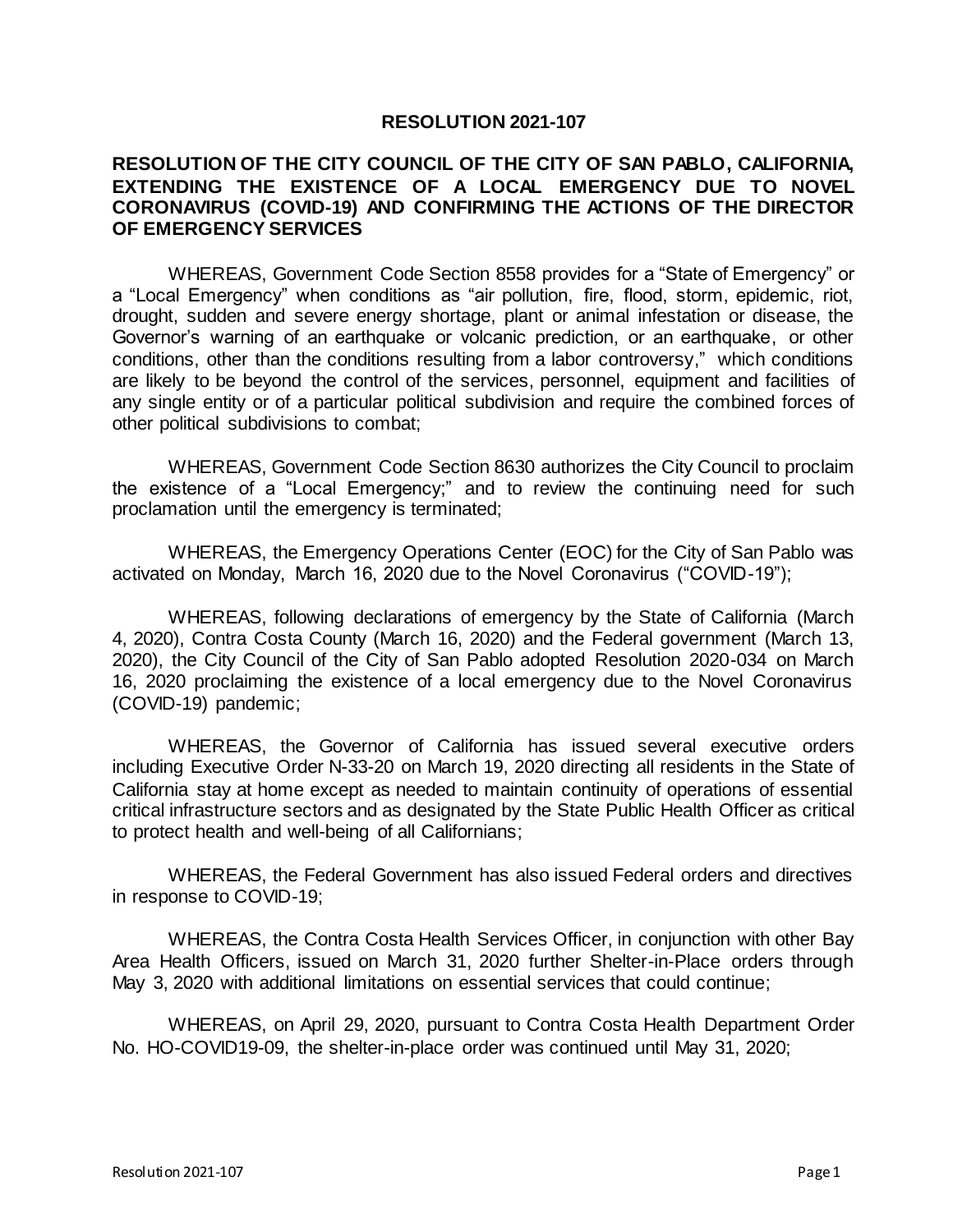WHEREAS, these governmental actions were taken to "flatten the curve" of the infection rate to avoid overwhelming limited medical resources, especially given the particular challenge with of a high infection rate for asymptomatic individuals; thus, creating "superspreader" events when people are in close proximity;

WHEREAS, on May 18, 2020, pursuant to Contra Costa Health Department Order No. HO-COVID19-14, the shelter-in-place order was continued although allowing some businesses to reopen under certain conditions;

WHEREAS, the Bay Area shelter-in-place order was then extended through May 31, 2020 with the current Contra Costa County Health Department Order dated June 5, 2020 extending the shelter-in-place orders, but with increasing allowance for certain businesses and other activities to occur following certain conditions, recognizing the goals of the Governor's announcement on May 4, 2020 of a "Roadmap for Recovery";

WHEREAS, on July 5, 2020, Contra Costa Health Services Officer issued Order HO-COVID19-22 generally requiring members of the public and workers to wear face coverings when less than 6 feet away from any person who is not a member of the individual's household and when inside or on the grounds of any business;

WHEREAS, on July 11, 2020, the Contra Costa Health Services Officer issued HO-COVID19-24 increasing restrictions on high risk activities and businesses due to increasing community transmissions of COVID-19, hospitalizations, illness and positivity rate;

WHEREAS, on July 13, 2020, the California Department of Public Health provided guidance on closure of various sectors because COVID-19 transmission rates continue to rise throughout the State;

WHEREAS, on August 5, 2020, the Contra Costa Health Services issued an updated Mass Isolation Order and on August 26, 2020 issued a revised social distancing order to allow certain business sectors to begin outdoor operations in light of steadying hospitalization and COVID-19 positivity rates in Contra Costa County; and

WHEREAS, on August 28, 2020, the State issued a new Public Health Order dated August 28, 2020 effective August 31, 2020, which created a new tier system of Counties with guidance for business re-openings known as "California's Plan for Reducing COVID-19 and Adjusting Permitted Sector Activities to Keep Californians Healthy and Safe;"

WHEREAS, on September 4, 2020, the County Public Health Department recognized some stabilization in the rate of COVID-19 cases and hospitalization and issued Health Order HO-COVID19-27 to reiterate social distancing, limitations on gatherings and mask requirements, but also to ease restrictions on some gatherings of children, to allow mining and logging operations and to clarify vehicle gatherings;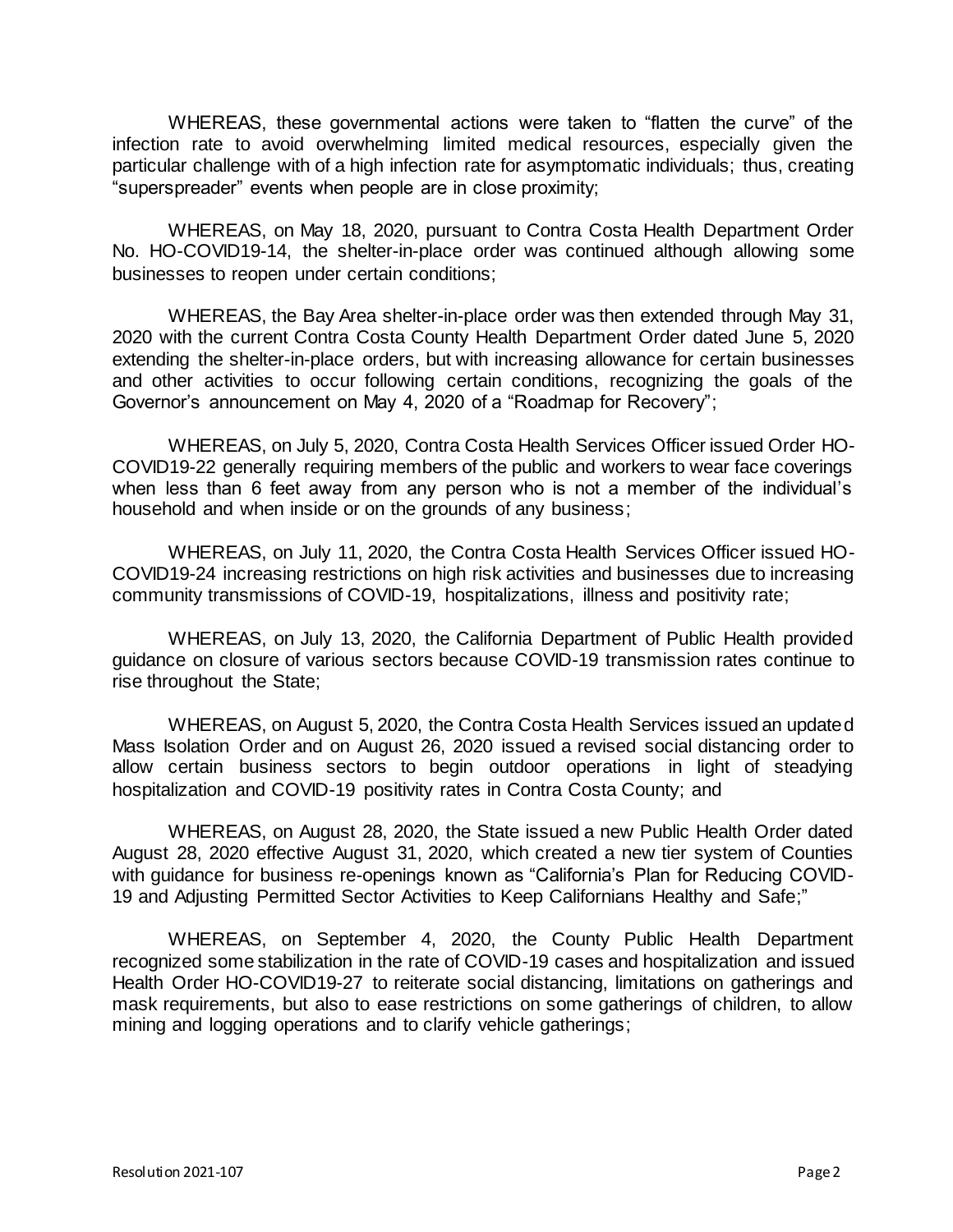WHEREAS, on September 14, 2020, the County Public Health Department issued Health Order HO-COVID19-28 to align with state guidelines for personal care services, cardrooms, racetracks and professional sports without live audiences;

WHEREAS, on September 16, 2020, the County Public Health Department issued Health Order HO-COVID19-29 to align with CDC guidelines on quarantining if exposed to someone with COVID-19, including exceptions for health care workers, first responders, and critical infrastructure workers to continue working if certain conditions are met, with such guidance superseded on October 8, 2020, when the County Public Health Department issued Health Order HO-COVID19-32 to update its Mass Quarantine Order to comply with the State of California Public Health Officer's guidance on who is considered a close contact or not;

WHEREAS, on September 29, 2020, the Contra Costa Health Department announced that Contra Costa County had moved into the less restrictive red tier ("substantial" spread of COVID-19) of the State's [four-tiered, color-coded reopening](https://covid19.ca.gov/safer-economy/)  [system;](https://covid19.ca.gov/safer-economy/)

WHEREAS, on October 6, 2020, the State's [Blueprint for a Safer Economy](https://www.cdph.ca.gov/Programs/CID/DCDC/Pages/COVID-19/COVID19CountyMonitoringOverview.aspx) included a "health equity metric" that will also be used to determine a county's tier to ensure California reopens its economy safely by reducing disease transmission in all communities, particularly given higher COVID rates among communities of color;

WHEREAS, as of October 27, 2020, Contra Costa County moved into the orange tier with moderate infections at 4.1 cases per day per 100,000 and 1.9% positive tests; however, the positivity rate in those in the lowest health equity quartile is 3.9%;

WHEREAS, on November 16, 2020, in light of increasing COVID infection and hospitalization rates throughout the United States, including California, twenty-eight counties were moved back into the purple/widespread infection tier 1, including Contra Costa County;

WHEREAS, on December 3, 2020, the California Department of Public Health issued a Regional Stay at Home Order based on the increasing rate of COVID-19 cases, hospitalizations and positivity rates across California;

WHEREAS, the Bay Area Region, including Contra Costa County, implemented the State's Stay at Home Order from December 6, 2020 until January 25, 2021, with the County reverting to the purple-tier of widespread infection;

WHEREAS, on March 15, 2020, the County moved into the red-tier allowing more openings of businesses and schools;

WHEREAS, on April 7, 2021, the County moved into the orange tier (moderate risk of infection) given decreasing cases and hospitalizations and increasing vaccination rates,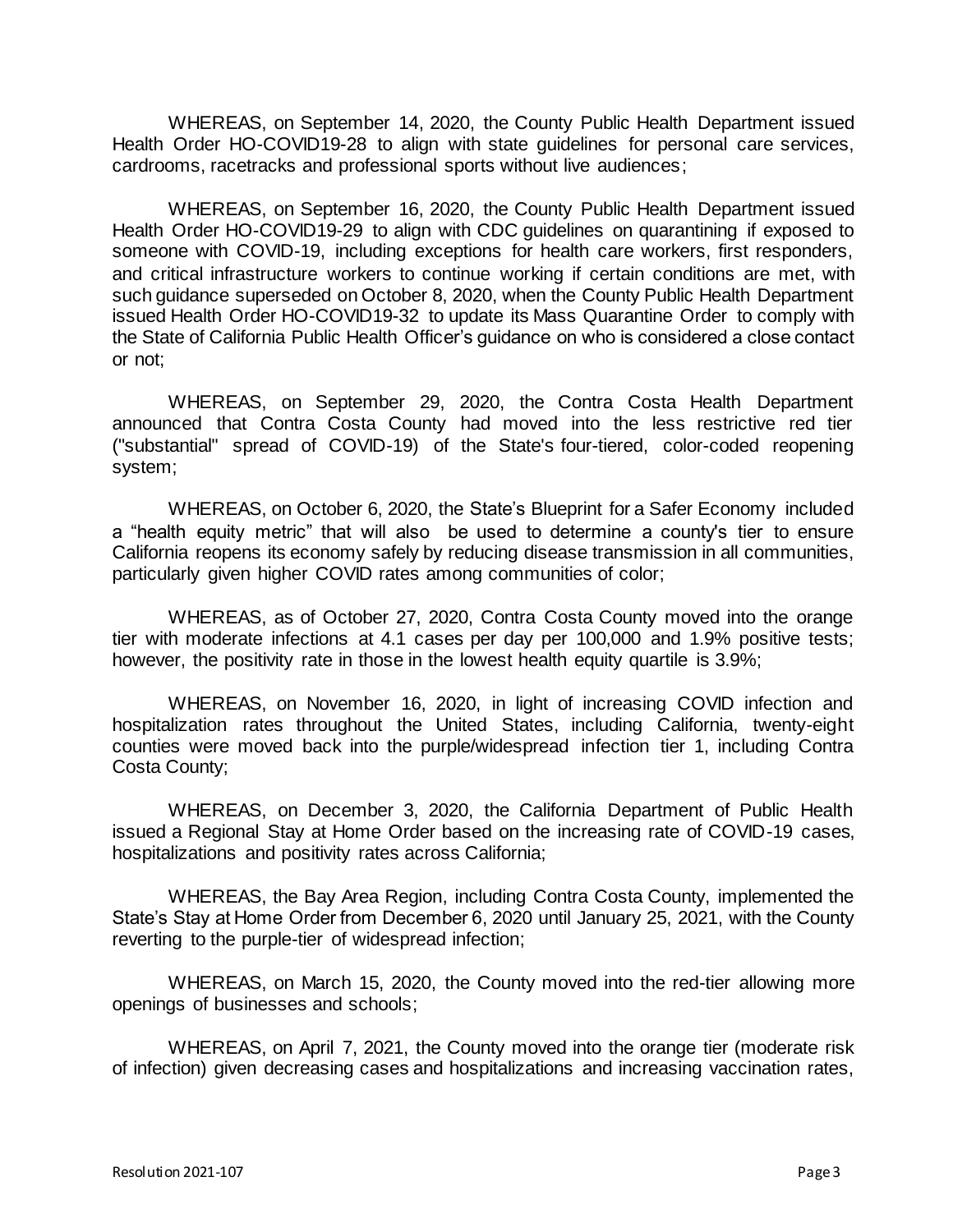allowing additional business and community sectors to open and subsequently aligned with the State's guidelines on the wearing of masks;

WHEREAS, Contra Costa County notified the City on May 5, 2021 that the testing facility at Davis Park would now be run by a State contractor, Logistics Health Incorporated/Optum, and that the County would cover Logistics Health under its insurance and the parties extended the MOU for this use to September 30, 2021 pursuant to a Second Amendment to the Agreement with the County;

WHEREAS, on May 5, 2021, Contra Costa County aligned with the State on relaxing mask requirements, but continued to support some masking requirements through June 15, 2021;

WHEREAS, on June 11, 2021, the State Public Health Officer issued a new Order indicating that on June 15, 2021, the State will move "Beyond the Blueprint for a Safer Economy" and eliminate the color-coded tier system for counties, along with further mask guidance with CalOSHA developing new workplace COVID-19 regulations;

WHEREAS, on July 16, 2021, due to increasing case and hospitalization rates, the Contra Costa Health Officer along with other Bay Area Health Officers recommends that everyone consider wearing face coverings whenever they enter indoor public spaces, regardless of their vaccination status;

WHEREAS turning to City actions, on April 6, 2020, pursuant to Resolution 2020- 042, the City Council extended the declaration of a local emergency and confirmed the actions taken by the Director of Emergency Services including but not limited to:

- 1. Emergency Services Order No. 1 issued March 23, 2020, which addressed operational issues during the emergency including a Modified City Operations Plan dated March 19, 2020; and
- 2. Revised Modified City Operations Plan dated April 1, 2020, declaring certain City projects as "Essential Governmental Functions/Public Works Projects" and further limiting activities;

WHEREAS, on April 20, 2020, pursuant to Resolution 2020-051, the City Council extended the declaration of a local emergency and confirmed the actions taken by the Director of Emergency Services including but not limited to:

1. Revised Modified City Operations Plan dated April 8, 2020 further limiting access to City Administrative Offices and essential services occurring at City facilities; and continuing to cancel all City-sponsored community events and gatherings per the Governor's State-wide Executive Orders No. N-25-20 (03/12/20) and No. N-33-20 (03/19/20) and Contra Costa County Health Department Order No. #HO-COVID-19-03 (03/31/2020);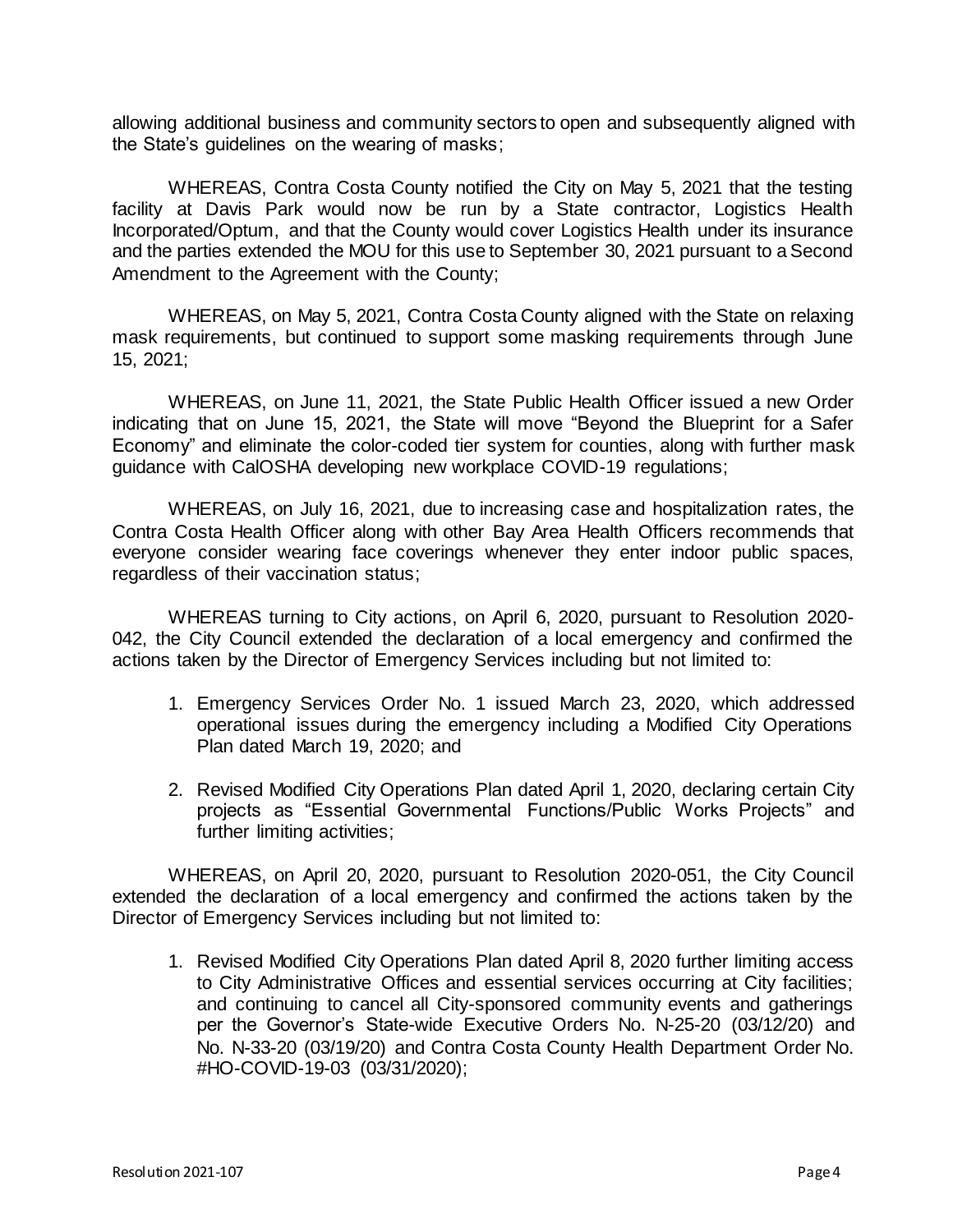- 2. City of San Pablo Administrative Policy Coronavirus (COVID-19): Families First Coronavirus Response Act (FFCRA) and Emergency Family and Medical Leave Expansion Act (EFMLE) dated April 1, 2020;
- 3. City of San Pablo Administrative Policy Limited Duration Telework Policy dated April 1, 2020;

WHEREAS, on May 4, 2020, pursuant to Resolution 2020-055, the City Council extended the declaration of a local emergency and confirmed the actions taken by the Director of Emergency Services including but not limited to:

- 1. Revised Modified City Operations Plan dated April 20, 2020 regarding face coverings in response to Contra Costa County Health Department Order No. #HO-COVID-19-08 (04/17/2020);
- 2. Revised Modified City Operations Plan dated April 30, 2020 in response to Contra Costa County Health Department Order No. #HO-COVID-19-09 (04/29/2020) extending the shelter-in-place order to May 31, 2020 but allowing some businesses and activities to resume; and
- 3. City Essential Business/Project Updates dated May 4, 2020;

WHEREAS, on May 18, 2020, pursuant to Resolution 2020-060, the City Council extended the declaration of a local emergency and confirmed the actions taken by the Director of Emergency Services including but not limited to:

1. Memorandum dated May 7, 2020 to implement COVID-19 Informational Hotline for San Pablo residents;

WHEREAS, on June 1, 2020, pursuant to Resolution 2020-068, the City Council extended the declaration of a local emergency and confirmed the actions taken by the Director of Emergency Services including but not limited to:

1. Letter dated May 22, 2020 to the Contra Costa County Health Services Department re: Casino San Pablo Notification to Re-Open and discussion with Contra Costa County Health Officials;

WHEREAS, on June 15, 2020, pursuant to Resolution 2020-077, the City Council extended the declaration of a local emergency and confirmed the actions taken by the Director of Emergency Services including but not limited to:

1. Memos from the City Manager and Assistant City Manager: "Expectations of Employees Returning to Work" dated June 3, 2020; "Protocols for Social Distancing -- COVID-19 Response Plan" dated June 3, 2020; "COVID-19 Health Screenings" dated June 3, 2020; and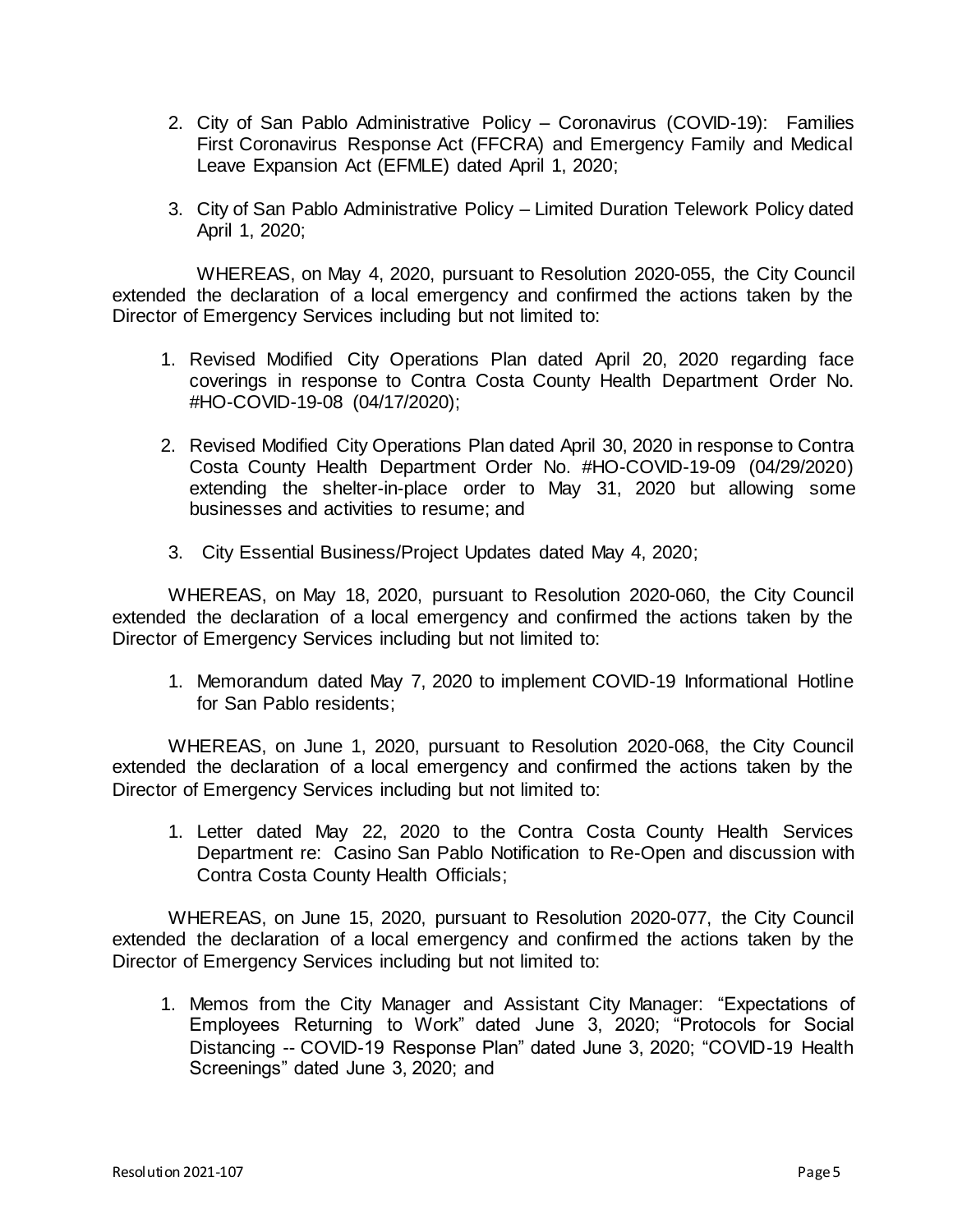2. Revised Modified City Operations Plan dated June 4, 2020

WHEREAS, on July 6, 2020, pursuant to Resolution 2020-086, the City Council extended the declaration of a local emergency and confirmed the actions taken by the Director of Emergency Services; and

WHEREAS, on July 20, 2020, pursuant to Resolution 2020-094, the City Council extended the declaration of a local emergency and confirmed the actions taken by the Director of Emergency Services including but not limited to:

1. COVID-19 Health Screening and Protocols for candidates and those involved with ballot measures who need to come to City Hall.

WHEREAS, the City has also established a City hotline for assistance with COVID-19 resources and questions; and

WHEREAS, on August 3, 2020, pursuant to Resolution 2020-105, the City Council extended the declaration of a local emergency and confirmed the actions taken by the Director of Emergency Services including but not limited to:

1. City Council Meeting Protocols at City Hall during COVID-19 Emergency;

WHEREAS, On September 8, 2020, pursuant to Resolution 2020-115, the City Council extended the declaration of a local emergency and confirmed the actions taken by the Director of Emergency Services including but not limited to:

1. "COVID-19 Hot Zone and Employee Reporting in the Workplace" dated August 6, 2020

WHEREAS, on September 8, 2020 per Resolution 2020-112, the City Council confirmed an agreement with Contra Costa County to provide financial support for the COVID-19 Youth/Young Adult Ambassadors to be trained about COVID-19 and then to prepare and post messages about COVID-19 on social media;

WHEREAS, on September 8, 2020 per Resolution 2020-116, the City Council amended the City Council Priority Workplan to explore the feasibility of a financial assistance grant or loan program for local San Pablo businesses affected by the COVID-19 pandemic in collaboration with the San Pablo EDC (San Pablo Economic Development Corporation);

WHEREAS, on September 21 2020, pursuant to Resolution 2020-123, the City Council extended the declaration of a local emergency and confirmed the actions taken by the Director of Emergency Services; and

WHEREAS, on September 21, 2020, the City Council also adopted Ordinance 2020- 010 repealing Ordinance 2020-006, which suspended automatic approval deadlines during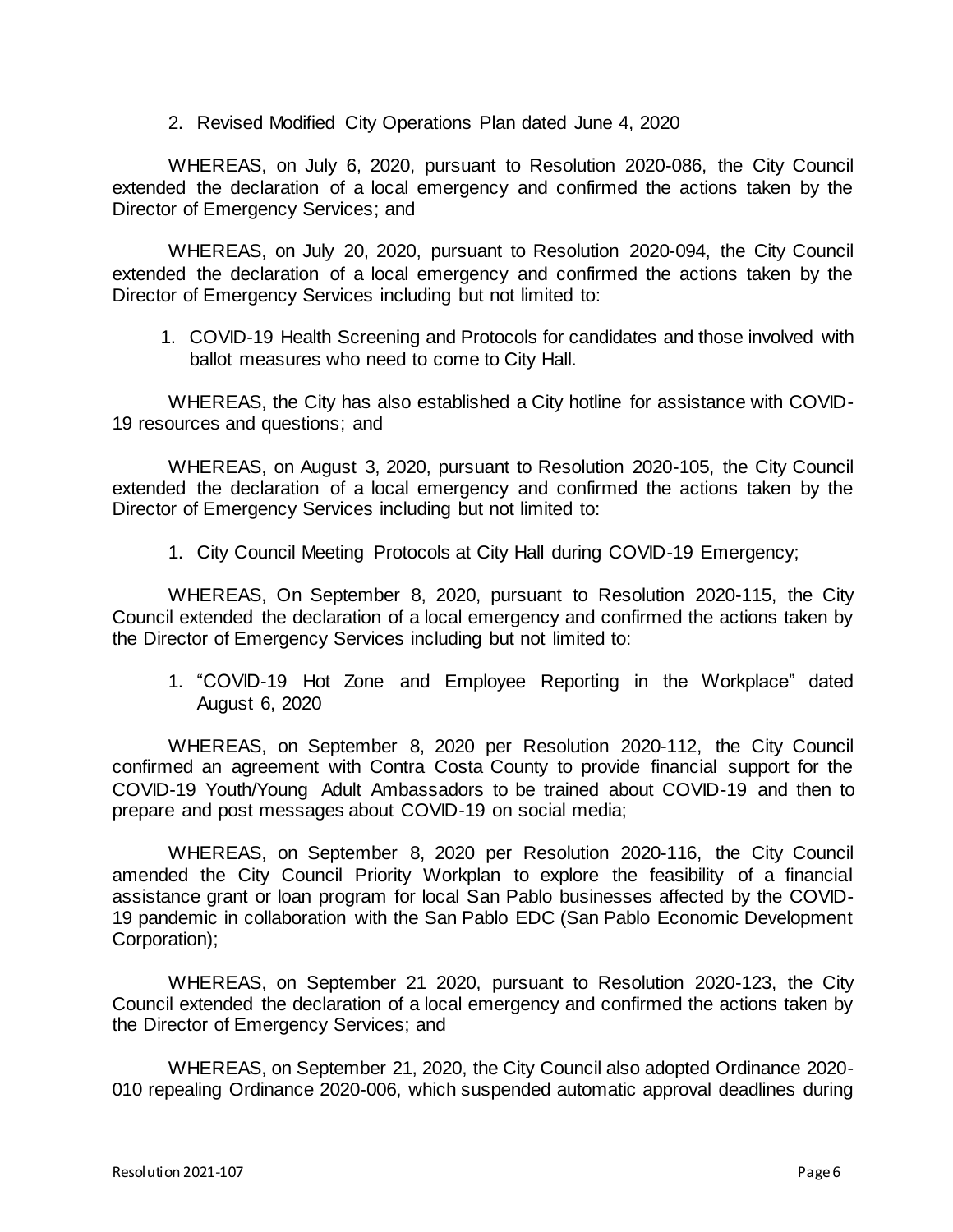the COVID-19 emergency. The City Council also approved Resolution 2020-124 extending the Housing Assistance Grant Program and Resolution 2020-125 creating an Ad Hoc City Council Committee to address COVID-19 issues;

WHEREAS, on October 5, 2020, pursuant to Resolution 2020-127, the City Council extended the declaration of a local emergency and confirmed the actions taken by the Director of Emergency Services; and

WHEREAS, on October 21, 2020, pursuant to Resolution 2020-131, the City Council extended the declaration of a local emergency and confirmed the actions taken by the Director of Emergency Services; and

WHEREAS, on November 2, 2020, pursuant to Resolution 2020-136, the City Council extended the declaration of a local emergency and confirmed the actions taken by the Director of Emergency Service since the last meeting, including but not limited to:

1. Coronavirus COVID-19 Update and Revised City Modified Operations Plan (Version #9 dated October 28, 2020)

WHEREAS, on November 2, 2020, pursuant to Resolution 2020-135, the City Council also authorized a one-time event sponsorship of \$3,000 for the Free COVID-19 Testing Event available to the public scheduled for Saturday, November 7, 2020; and

WHEREAS, on November 16, 2020, pursuant to Resolution 2020-139, the City Council extended the declaration of a local emergency and confirmed the actions taken by the Director of Emergency Service since the last meeting; and

WHEREAS, on November 16, 2020, pursuant to Resolution 2020-143, the City Council also approved a memorandum of agreement with Contra Costa Health Services to create of COVID-19 testing site at the Davis Park Multi-purpose room; and

WHEREAS, on December 7, 2020, pursuant to Resolution 2020-154, the City Council extended the declaration of a local emergency and confirmed the actions taken by the Director of Emergency Services since the last meeting; and

WHEREAS, on December 21, 2020, pursuant to Resolution 2020-159, the City Council extended the declaration of a local emergency and confirmed the actions taken by the Director of Emergency Services since the last meeting; and

WHEREAS, on January 19, 2021, pursuant to Resolution 2021-02, the City Council extended the declaration of a local emergency and confirmed the actions taken by the Director of Emergency Services since the last meeting;

WHEREAS, on February 2, 2021, pursuant to Resolution 2021-10, the City Council extended the declaration of a local emergency and confirmed the actions taken by the Director of Emergency Services since the last meeting;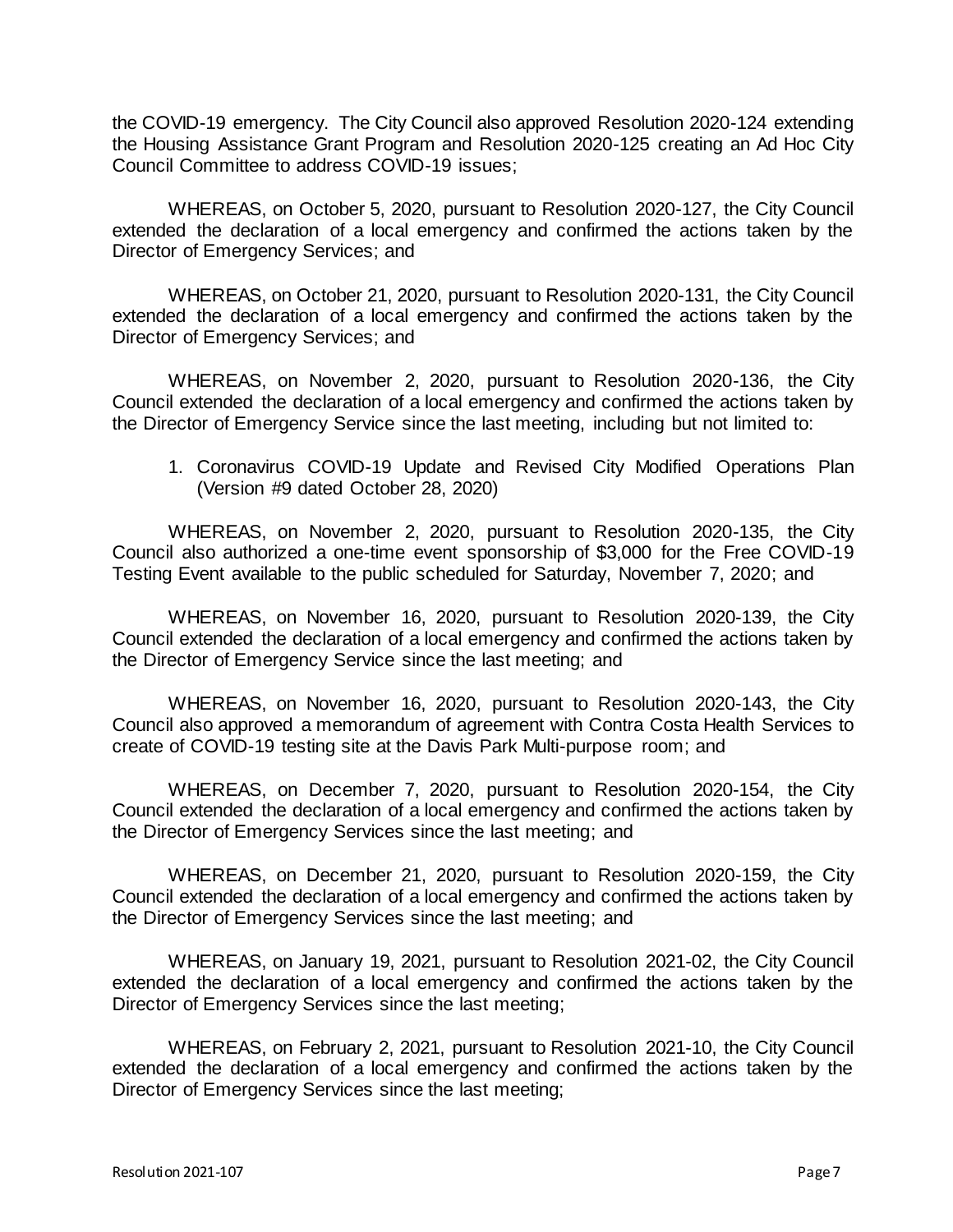WHEREAS, on February 16, 2021, pursuant to Resolution 2021-14, the City Council extended the declaration of a local emergency and confirmed the actions taken by the Director of Emergency Services since the last meeting including but not limited to:

1. City's Revised Modified Operations Plan dated February 4, 2021 to implement stricter mask wearing requirement at City facilities;

WHEREAS, on March 1, 2021, pursuant to Resolution 2021-19, the City Council extended the declaration of a local emergency and confirmed the actions taken by the Director of Emergency Services since the last meeting;

WHEREAS, on March 1, 2021, pursuant to Resolution 2021-20, the City Council also authorized a letter agreement with Contra Costa County to continue providing financial support of up to \$4,200 for San Pablo youths to continue participating in the COVID-19 Youth and Young Adult Ambassadors program;

WHEREAS, on March 15, 2021, pursuant to Resolution 2021-024, the City Council extended the declaration of a local emergency and confirmed the actions taken by the Director of Emergency Services since the last meeting, including but not limited to including but not limited to the promulgation of the Temporary Administrative Policy regarding COVID-19 Families First Coronavirus Response Act (FFCRA) – Temporary City Extended Leave;

WHEREAS, on March 15, 2021, pursuant to Resolution 2021-028, the City Council decided to cancel certain City-sponsored large-scale events for calendar year 2021 due to the COVID-19 pandemic;

WHEREAS, on April 5, 2021, pursuant to Resolution 2021-033, the City Council extended the declaration of a local emergency and confirmed the actions taken by the Director of Emergency Services since the last meeting;

WHEREAS, on April 5, 2021, pursuant to Resolution 2021-038, the City Council entered into an amended Memorandum of Agreement with the County to provide a framework for the County Public Health Department and City Manager to mutually agree to the use of additional City facilities for COVID-19 testing or vaccination sites;

WHEREAS, on April 5, 2021, pursuant to Resolution 2021-033, the City Council extended the declaration of a local emergency and confirmed the actions taken by the Director of Emergency Services since the last meeting;

WHEREAS, on April 19, 2021, pursuant to Resolution 2021-047, the City Council extended the declaration of a local emergency and confirmed the actions taken by the Director of Emergency Services since the last meeting;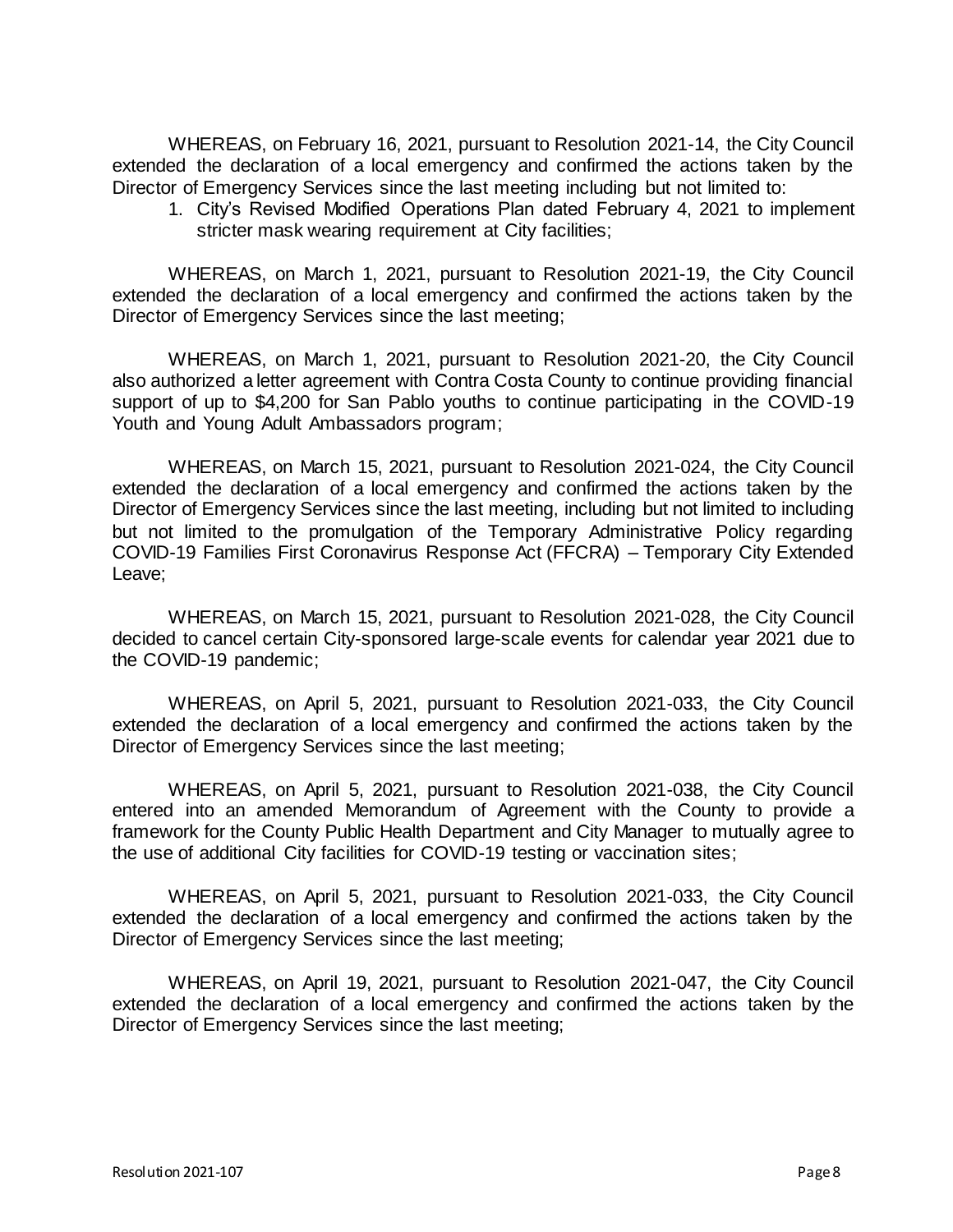WHEREAS, on May 3, 2021, pursuant to Resolution 2021-053, the City Council extended the declaration of a local emergency and confirmed the actions taken by the Director of Emergency Services since the last meeting;

WHEREAS on May 17, 2021, pursuant to Resolution 2021-057, the City Council extended the declaration of a local emergency and confirmed the actions taken by the Director of Emergency Services since the last meeting including but not limited to:

- 1. the COVID-19 Prevention Program required by CalOSHA; and
- 2. Logistic Health Incorporated as agent of the County running the Davis Park COVID-19 testing facility;

WHEREAS, on June 7, 2021, pursuant to Resolution 2021-066, the City Council extended the declaration of a local emergency and confirmed the actions taken by the Director of Emergency Services since the last meeting including but not limited to:

- 1. City Proposed Re-Opening Plan for Local Government Services v.11 issued May 13, 2021 by the City Manager/Director of Emergency Services; and
- 2. Revised COVID-19 Supplemental Sick Leave Policy dated May 17, 2021 as authorized by the federal American Rescue Plan Act and the State Senate Bill 95; and

WHEREAS, on June 21, 2021, pursuant to Resolution 2021-075, the City Council extended the declaration of a local emergency and confirmed the actions taken by the Director of Emergency Services since the last meeting;

WHEREAS, on July 6, 2021, pursuant to Resolution 2021-093, the City Council approved the implementation of the "Welcome Back Reopening Plan" dated July 1, 2021, which opened City parks and fields as of July 1, 2021 and amended the Preliminary Reopening phases to have Phase II of City employees working full-time in City facilities starting August 16, 2021;

WHEREAS, on July 19, 2021, pursuant to Resolution 2021-095, the City Council extended the declaration of a local emergency and confirmed the actions taken by the Director of Emergency Services since the last meeting including but not limited to:

- 1. Worksite-Specific COVID-19 Plan dated July 1, 2021
- 2. Second Amendment to the MOU with the County to extend COVID-19 testing at Davis Park to September 30, 2021;

WHEREAS, on August 2, 2021, pursuant to Resolution 2021-101, the City Council extended the declaration of a local emergency and confirmed the actions taken by the Director of Emergency Services since the last meeting;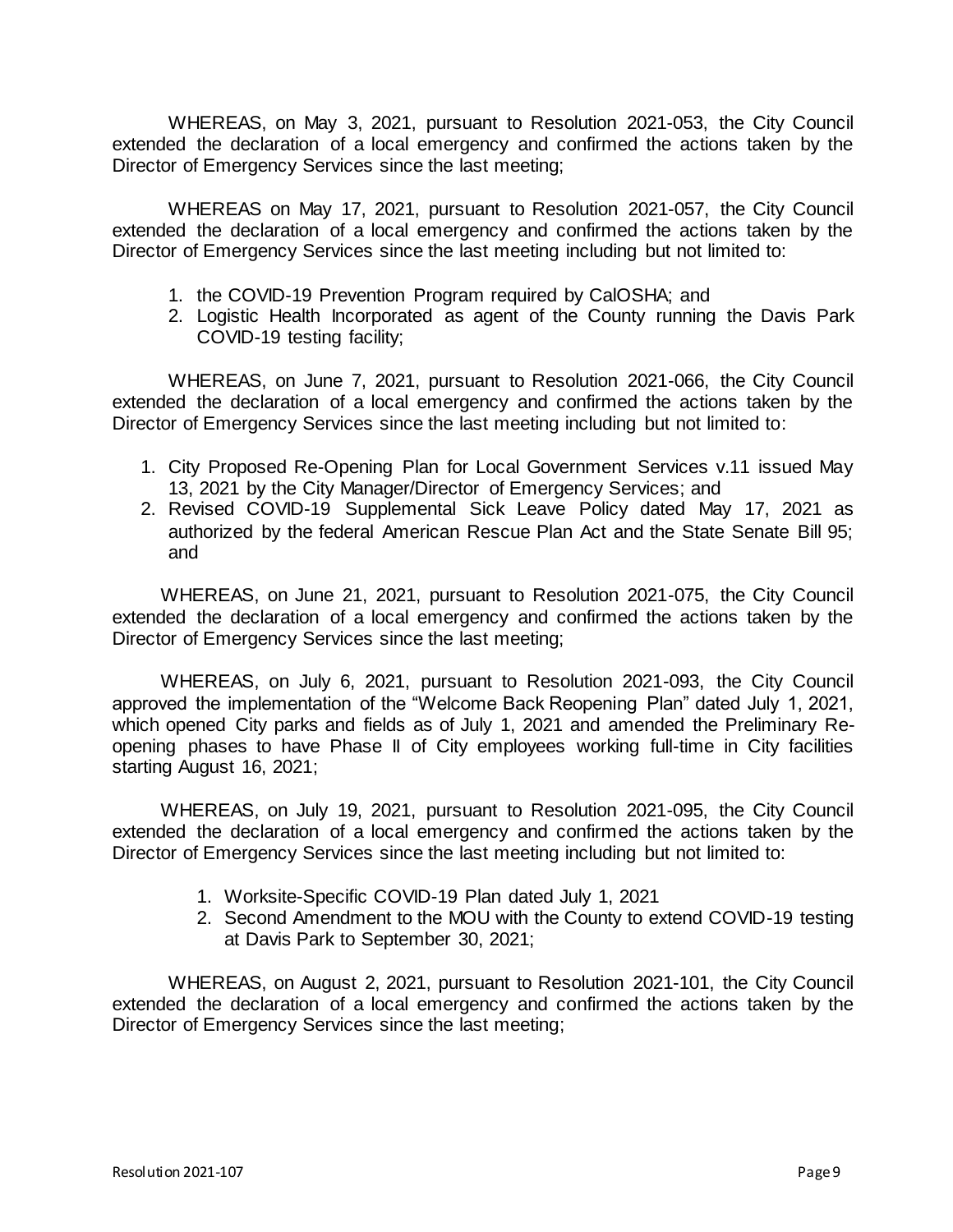WHEREAS, as set forth in the staff reports and presentations accompanying each Resolution extending the declaration of a local emergency and as reported in federal, state and county public health websites, the COVID-19 cases and deaths continue to rise with San Pablo continuing to be identified as a "hot spot" with a high per capita rate of confirmed COVID-19 cases in Contra Costa County; although, the vaccination rate is increasing; and

WHEREAS, according to the East Bay Economic Development Alliance's (East Bay EDA) Business Recovery Survey Results published on May 19, 2020, 80% of East Bay businesses are "microbusinesses" employing fewer than 10 employees, which often have limited cash reserves and are not positioned to take on more debt to survive COVID19 and shelter-in-place orders; microbusinesses are more likely to be minority- or women-owned compared to larger businesses; nearly 40% of the survey respondents were temporarily closed because they were not considered "essential" and 42.3% of West Contra Costa County businesses temporarily closed;

WHEREAS, eleven out of fifteen surveyed West Contra Costa County businesses indicated staff reductions in the 75-100% range, with layoffs and revenue losses hitting lowwage workers the hardest with impacts in the following industries: food and beverage; retail and personal services; hospitality/leisure/entertainment;

WHEREAS, many San Pablo residents have experienced job loss or reduced hours due to COVID-19 and shelter-in-place orders;

WHEREAS, Contra Costa County overall saw an increase in unemployment from a March unemployment rate of 4.1 percent to an April unemployment rate of 14.5 percent, with nearly 3.7 million Californians filing for unemployment during the first six weeks of COVID-19 pandemic and the nation seeing the highest level of unemployment in 70 years;

WHEREAS, according to the East Bay EDA, there were 25,560 jobs lost in the East Bay during March and April, representing nearly 30% of job cuts in the nine-county Bay Area. However, the Urban Institute estimated 45,666 low-income jobs (annual earnings below \$40,000) lost just in Contra Costa County through May 8, 2020;

WHEREAS, it was reported in the LA Times on August 21, 2020 that California's unemployment rate is at 13.3% with 3 million on unemployment and 202,136 new claims in the week prior to the article. Contra Costa County's rate is 14.5% with 77,600 unemployed individuals;

WHEREAS, on December 14, 2020, the website for the State's Employment Development Department (EDD) showed that California's unemployment rate in September 2020 was 11.0% with 2,058,800 unemployed individuals, but that data was from September 12 before the current shut down. In February 2021, the unemployment rate in California was 8.5%;

WHEREAS, California's July 2021 unemployment rate of 7.6% was 5.6 percentage points lower than it was in July 2020; although, new unemployment claims continue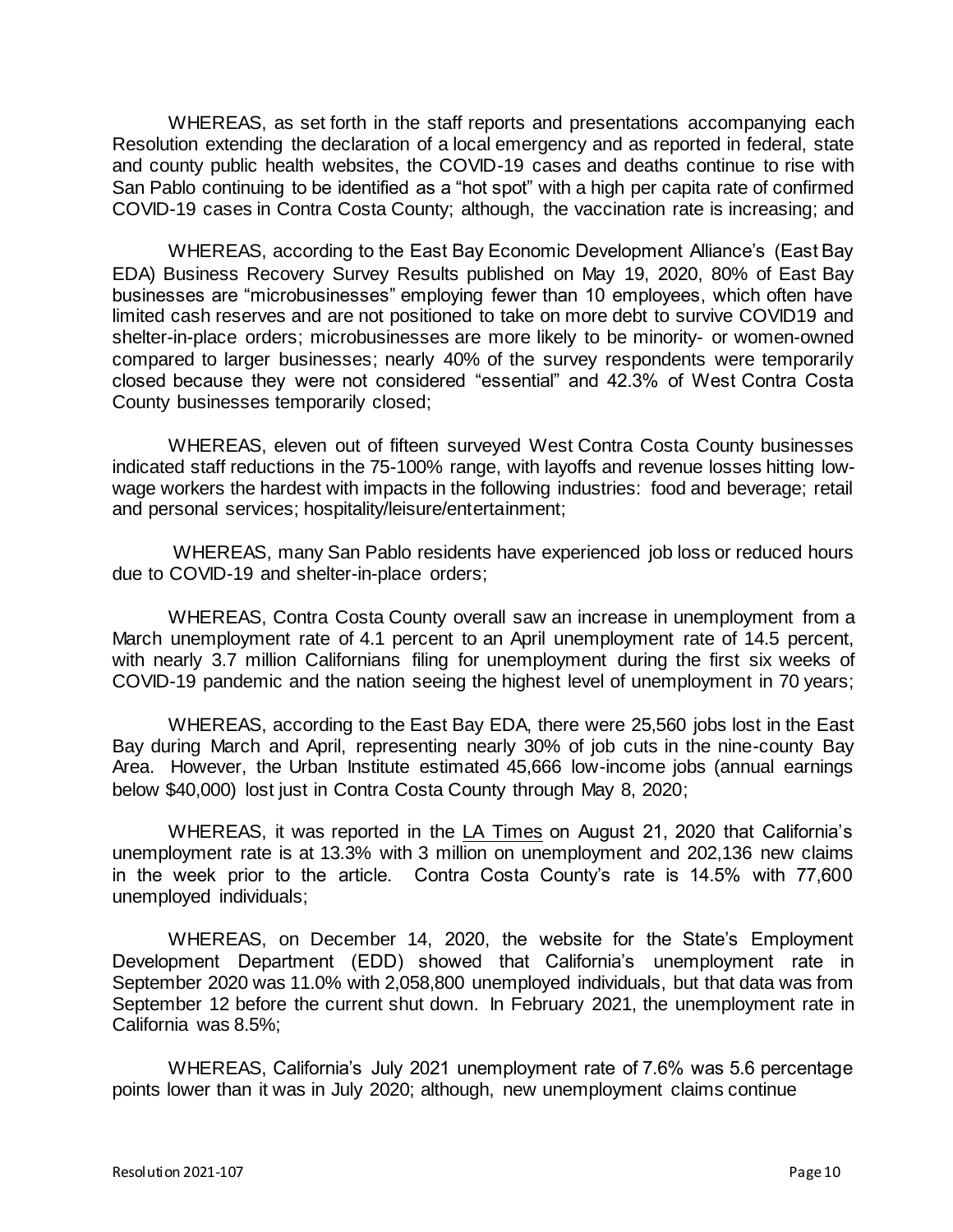WHEREAS, to address these economic impacts and the critical need that residents remain sheltered during the pandemic to decrease the transmission of COVID-19, on April 27, 2020, the City Council adopted Urgency Ordinance 2020-008 temporarily prohibiting evictions of residential and commercial real property tenants impacted by the COVID-19 pandemic and establishing a moratorium on rent increases. In addition, on May 4, 2020, pursuant to Resolution 2020-054, the City Council approved the guidelines for a grant program for residents financially impacted by COVID-19;

WHEREAS, on June 29, 2020, the City Council increased the grant for COVID Housing Assistance Program for FY 2019/20 (Resolution 2020-081) and established a COVID Housing Assistance Program for FY 2020/21 (Resolution 2020-082), which was extended on January 19, 2021, pursuant to Resolution 2021-006 and further extended to June 30, 2021 pursuant to Resolution 2021-031;

WHEREAS, on June 7, 2021, pursuant to Resolution 2021-082, the City Council increased the grant amounts for 2020/21 to \$2,000 per eligible household. In addition, the City Council, pursuant to Resolution 2021-083, extended the Housing Assistance grant program at \$2,000 per eligible household to September 30, 2021 or until grant funds run out, whichever is sooner;

WHEREAS, on October 21, 2020, pursuant to Resolution 2020-133, the City Council established and approved program guidelines for the San Pablo "Back to Business" COVID-19 Relief Fund to offer forgivable loans to small businesses with the San Pablo Economic Development Corporation administering the program with funds that were reallocated from the City's Community Grant Foundation program;

WHEREAS, the City of San Pablo lost \$2.34 million in revenue for each month that Casino San Pablo was closed and continues to lose revenue with modified Casino operations due to public health restrictions, in addition to \$1.3 million every month from other City revenue sources, forcing a hiring freeze, suspension of all non-essential spending and layoff of part-time employees;

WHEREAS, the economic recovery from COVID-19 and its impacts are estimated to be in terms of years not months;

WHEREAS, the City received the 2021 payment of \$3.7 million of funding from the federal American Rescue Plan of 2021 (ARPA) in July 2021 and expects the second half in July 2022 and pursuant to Resolution No. 2021-104, the City Council directed staff to proceed with a Community Needs Assessment process to determine ARPA Funding Priorities and Allocations based on further staff analysis of ARPA eligible fund expenses;

WHEREAS, in addition, during the past year, the nation experienced civil unrest in the wake of the death of George Floyd while detained by a Minneapolis police officer on May 25, 2020, which has led to peaceful protests, but also to some rioting and looting in neighboring communities in violation of shelter-in-place and social distancing orders that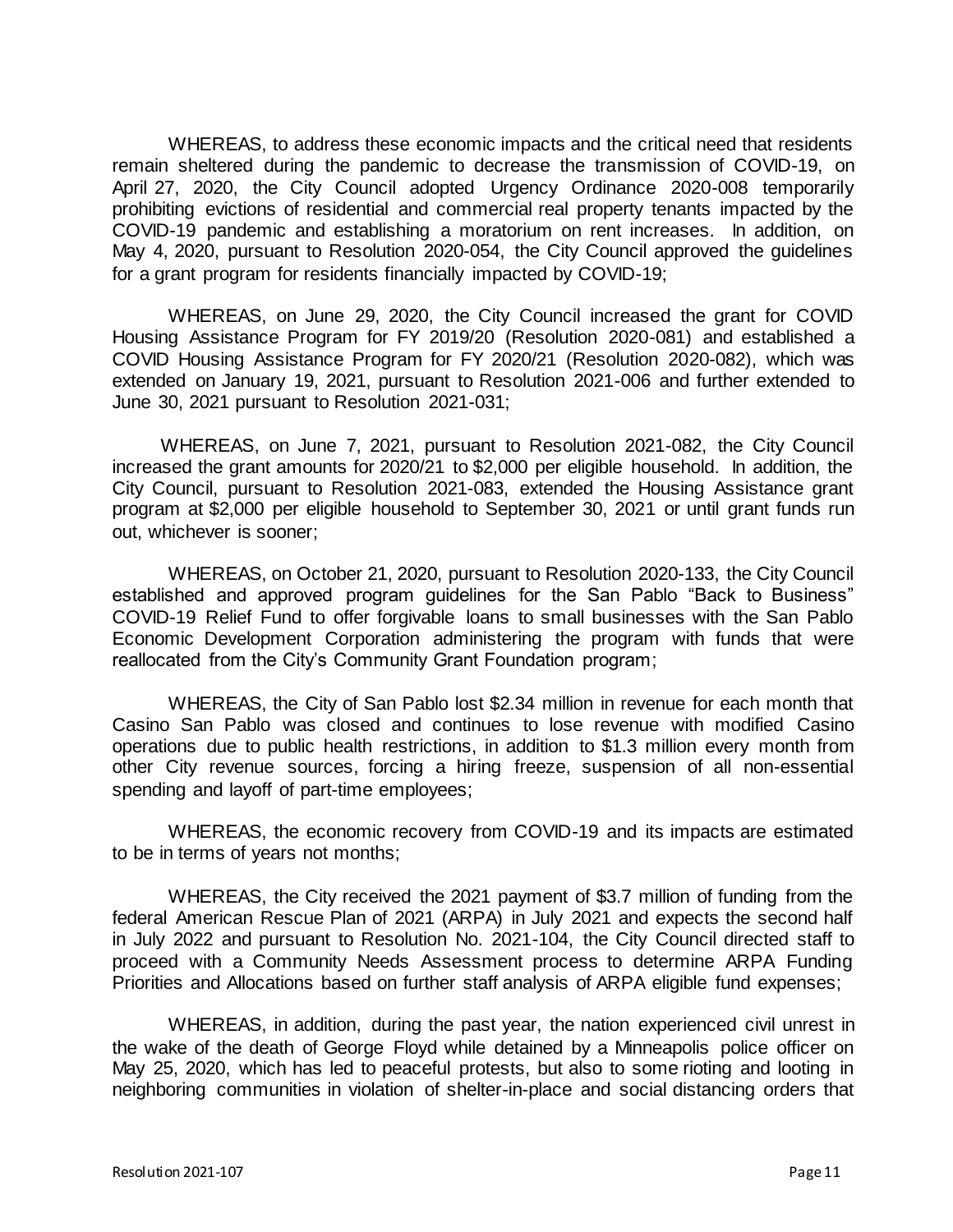could further exacerbate the spread of COVID-19 and placing additional demands on public safety resources, which are already taxed by COVID-19 issues;

WHEREAS, the City Manager/Director of Emergency Services recommends that the City Council extend the declaration of a local emergency and confirm the actions taken by the Director of Emergency Services since the last City Council meeting including but not limited to:

- 1. Modified City Operations Plan version 13 dated August 4, 2021 -- Due to a surge in COVID-19 infection rates in part caused by the Delta variant and stagnating vaccination rates, the City implemented a revised Modified Operations Plan that addressed:
	- a. Compliance with more stringent Cal-OSHA Emergency Temporary Standards (ETS) due to employee outbreaks of COVID-19
	- b. Mandatory submission of COVID-19 Employee Vaccination Forms
	- c. Postponement of Phase II to September 15, 2021 in City's adopted Welcome Back Re-opening Plan
- 2. Modified City Operations Plan version 14 dated August 24, 2021 that is effective September 1, 2021, City employees who are unvaccinated or refuse to provide vaccination status information will be required to be tested at least weekly. This step was taken in part due to increasing number of COVID-19 cases and exposures among City employees, which require the City to follow stricter Cal-OSHA requirements related to masking and social distancing to reduce COVID-19 exposures.
- 3. Extended the County's use of the Davis Park Community Center for testing until December 31, 2021 (Sun - Tue, 11 a.m. - 7 p.m.; this site allows walkins and takes appointments);

WHEREAS, the City Council of the City of San Pablo hereby finds conditions of extreme peril to the health and safety of persons and property have continued within the City of San Pablo caused by COVID-19 including not only health impacts but economic impacts with many residents having jobs eliminated or hours reduced, as well as impacts to the City's own financial condition; these conditions are or are likely to be beyond the control of the services, personnel, equipment, and facilities of the City of San Pablo and require the combined forces of other political subdivisions to combat; and these conditions are of such extreme peril to warrant and necessitate the proclamation of the existence of a local emergency;

NOW, THEREFORE, BE IT RESOLVED by the City Council of the City of San Pablo that:

1. A local emergency continues to exist throughout the City of San Pablo commencing on or about 7:00 am on Monday, March 16, 2020 and shall be